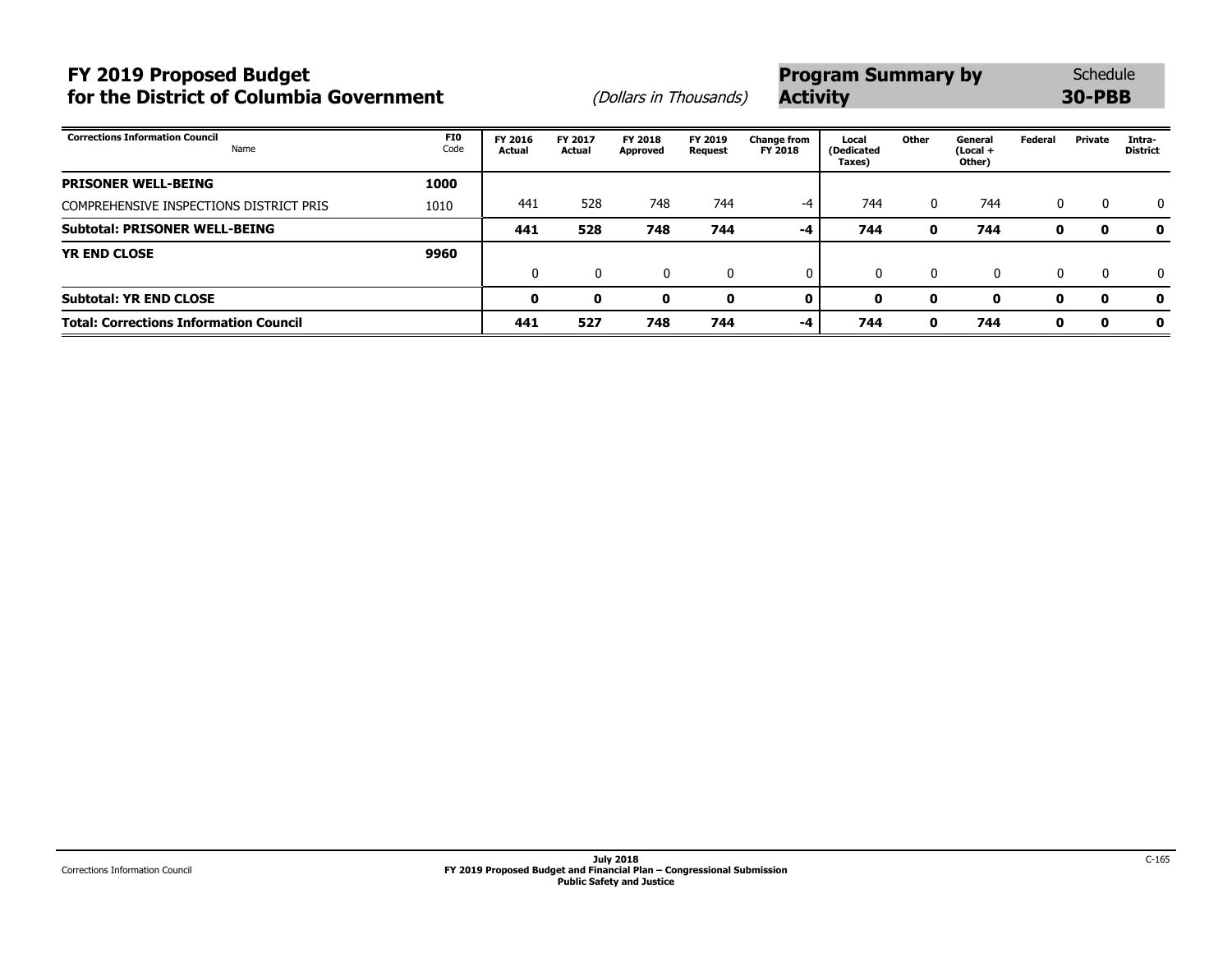### **FI0 Corrections Information Council**

#### **1000 Prisoner Well-Being**

|                                    |                   |                   | <b>General Funds</b>      |                   |                   |                      |                   | <b>Federal Funds</b> |                   |                   |                      |                   | <b>Private Funds</b> |             |                   |                             |                   | <b>Intra-District Funds</b> |                          |                   |                   |                  | <b>Gross Funds</b> |                          |                   |
|------------------------------------|-------------------|-------------------|---------------------------|-------------------|-------------------|----------------------|-------------------|----------------------|-------------------|-------------------|----------------------|-------------------|----------------------|-------------|-------------------|-----------------------------|-------------------|-----------------------------|--------------------------|-------------------|-------------------|------------------|--------------------|--------------------------|-------------------|
| Comptroller<br><b>Source Group</b> | FY 2016<br>Actual | FY 2017<br>Actual | <b>FY</b><br>2018<br>Appr | EV<br>2019<br>Reg | Change<br>vs 2018 | FY<br>2016<br>Actual | FY 2017<br>Actual | FY<br>2018<br>Appr   | F)<br>2019<br>Reg | Change<br>vs 2018 | FY<br>2016<br>Actual | FY 2017<br>Actual | FY<br>2018<br>Appr   | 2019<br>Reg | Change<br>vs 2018 | <b>FY</b><br>2016<br>Actual | FY 2017<br>Actual | FY<br>2018<br>Appr          | <b>FY</b><br>2019<br>Reg | Change<br>vs 2018 | FY 2016<br>Actual | FY 2017<br>Actua | 2018<br>Appr       | <b>FY</b><br>2019<br>Reg | Change<br>vs 2018 |
| 0011                               | 53                | 48                | 222                       | 298               | 76                |                      |                   |                      | 0                 | $\mathbf 0$       |                      | <sup>n</sup>      |                      |             | 0                 |                             |                   |                             |                          |                   | 53                | 48               | 222                | 298                      | 76                |
| 0012                               | 275               | 274               | 226                       | 269               | 44                | 0                    |                   | 0                    | 0                 | 0                 |                      |                   |                      |             | 0                 |                             | O                 | $\Omega$                    |                          |                   | 275               | 274              | 226                | 269                      | 44                |
| 0013                               |                   |                   |                           |                   | 0                 |                      |                   |                      |                   | 0                 |                      |                   |                      |             | 0                 |                             |                   |                             |                          |                   |                   |                  |                    |                          | 0                 |
| 0014                               | 58                | 70                | 82                        | 118               | 37                |                      |                   |                      |                   | 0                 |                      |                   |                      |             | 0                 |                             |                   |                             |                          |                   | 58                | 70               | 82                 | 118                      | 37                |
| Subtotal: PS                       | 389               | 395               | 530                       | 686               | 156               | 0                    |                   |                      |                   | 0                 |                      | 0                 |                      |             | 0                 | $\Omega$                    | O                 |                             | 0                        |                   | 389               | 395              | 530                | 686                      | 156               |
| 0020                               |                   |                   |                           |                   | 0                 | 0                    |                   |                      |                   | $\mathbf 0$       |                      | $\Omega$          |                      |             | 0                 |                             | $\Omega$          |                             | $\Omega$                 |                   |                   |                  |                    |                          |                   |
| 0031                               |                   |                   | 14                        |                   | $-14$             |                      |                   |                      |                   | 0                 |                      |                   |                      |             | 0                 |                             |                   |                             |                          |                   |                   |                  | 14                 |                          | $-14$             |
| 0032                               |                   |                   | 150                       |                   | $-150$            |                      |                   |                      |                   | 0                 |                      |                   |                      |             |                   |                             |                   |                             |                          |                   |                   |                  | 150                |                          | $-150$            |
| 0040                               | 50                | 53                |                           | 52                |                   |                      |                   |                      |                   | 0                 |                      |                   |                      |             | 0                 |                             | 75                |                             |                          |                   |                   | 130              | 50                 | 52                       |                   |
| 0070                               |                   |                   |                           |                   |                   | υ                    |                   |                      |                   | 0                 |                      |                   |                      |             | 0                 |                             | 0                 |                             |                          |                   |                   |                  |                    |                          |                   |
| Subtotal: NPS                      | 52                | 56                | 219                       | 58                | $-160$            | 0                    |                   |                      |                   | $\mathbf 0$       |                      |                   |                      |             | 0                 |                             | 75                |                             |                          |                   | 52                | 133              | 219                | 58                       | $-160$            |
| <b>Total 1000</b>                  | 441               | 451               | 748                       | 744               | -4                | 0                    |                   | υ                    | U                 | 0                 |                      |                   |                      |             | 0                 | 0                           | 75                | 0                           | 0                        |                   | 441               | 528              | 748                | 744                      | -4                |
|                                    |                   |                   |                           |                   |                   |                      |                   |                      |                   |                   |                      |                   |                      |             |                   |                             |                   |                             |                          |                   |                   |                  |                    |                          |                   |

#### **9960 Yr End Close**

|                     |         |         | <b>General Funds</b> |             |         |                |         | <b>Federal Funds</b> |             |         |                |         | <b>Private Funds</b> |             |         |                | <b>Intra-District Funds</b> |              |             |         |         |         | <b>Gross Funds</b> |             |         |
|---------------------|---------|---------|----------------------|-------------|---------|----------------|---------|----------------------|-------------|---------|----------------|---------|----------------------|-------------|---------|----------------|-----------------------------|--------------|-------------|---------|---------|---------|--------------------|-------------|---------|
| Comptroller         | FY 2016 | FY 2017 |                      |             | Change  |                | FY 2017 |                      |             | Change  | <b>FY</b>      | FY 201. |                      | ᇊ           | Change  | <b>FY</b>      | FY 201.                     |              |             | Change  | FY 2016 | FY 2017 | FY.                |             | Change  |
| <b>Source Group</b> | Actual  | Actual  | 2018<br>Appr         | 2019<br>Reg | vs 2018 | 2016<br>Actual | Actual  | 2018<br>Appr         | 2019<br>Reo | vs 2018 | 2016<br>Actual | Actual  | 2018<br>Appr         | 2019<br>Reg | vs 2018 | 2016<br>Actual | Actual                      | 2018<br>Appr | 2019<br>Reg | vs 2018 | Actual  | Actua   | 2018<br>Appr       | 2019<br>Reg | vs 2018 |
| 0014                |         |         |                      |             |         |                |         |                      |             |         |                |         |                      |             |         |                |                             |              |             |         |         |         |                    |             |         |
| Subtotal: PS        |         |         |                      |             |         |                |         |                      |             |         |                |         |                      |             |         |                |                             |              |             |         |         |         |                    |             |         |
| <b>Total 9960</b>   |         |         |                      |             |         |                |         |                      |             |         |                |         |                      |             |         |                |                             |              |             |         |         |         |                    |             |         |
| <b>Total budget</b> | 441     |         | 748                  | 744         |         |                |         |                      |             |         |                |         |                      |             |         |                |                             |              |             |         | 441     | 527     | 748                | 744         |         |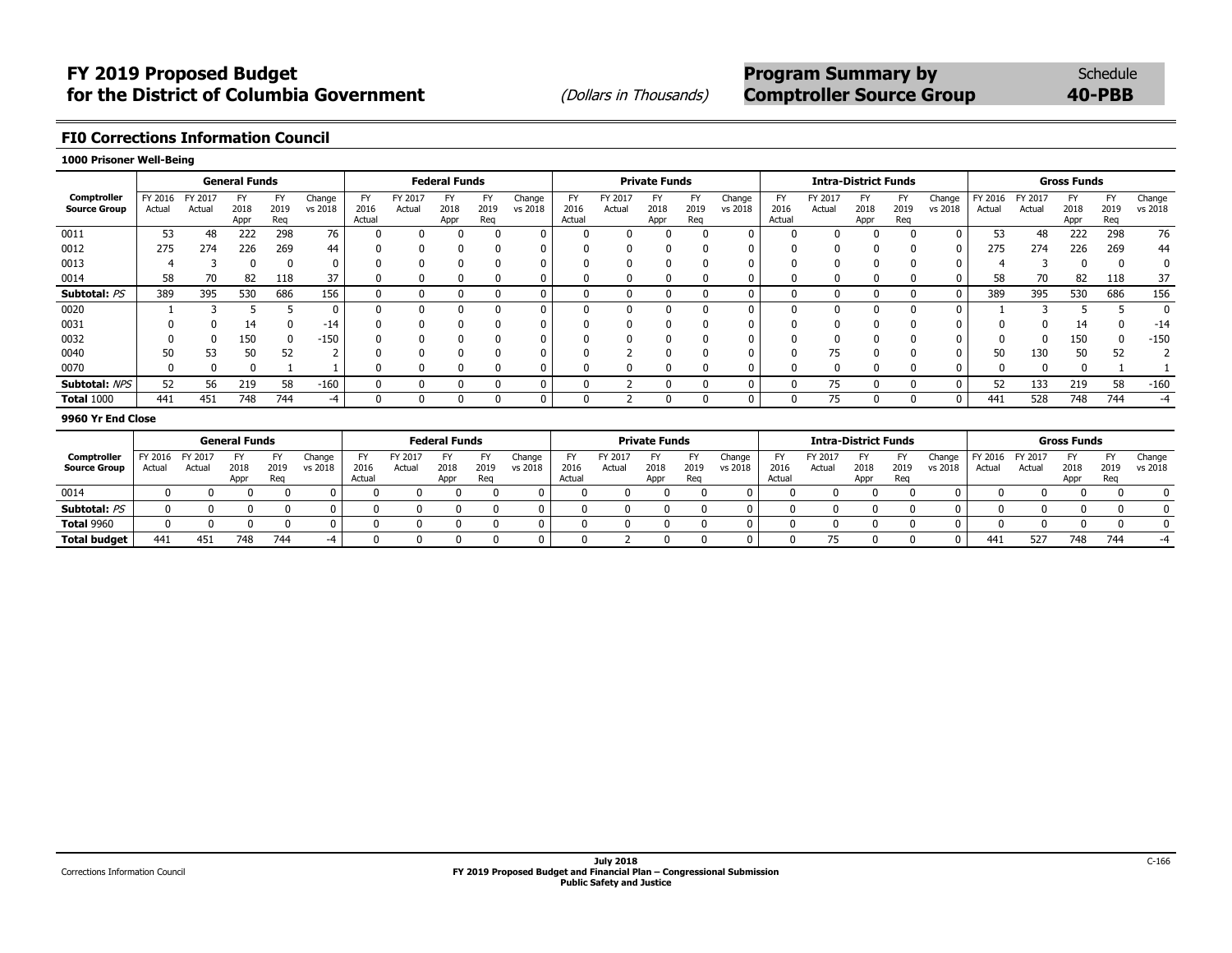## **FI0 Corrections Information Council**

#### **1000 Prisoner Well-Being**

|                                    |                   |                   | <b>Local Funds</b> |                |                   |                   |                   | <b>Dedicated Taxes</b> |               |                   |                   |                   | <b>Other Funds</b> |                |                   |                   |                   | <b>General Funds</b> |                |                   |
|------------------------------------|-------------------|-------------------|--------------------|----------------|-------------------|-------------------|-------------------|------------------------|---------------|-------------------|-------------------|-------------------|--------------------|----------------|-------------------|-------------------|-------------------|----------------------|----------------|-------------------|
| Comptroller<br><b>Source Group</b> | FY 2016<br>Actual | FY 2017<br>Actual | FY 2018<br>Appr    | FY 2019<br>Reg | Change vs<br>2018 | FY 2016<br>Actual | FY 2017<br>Actual | Y 2018<br>Appr         | ' 2019<br>Reg | Change vs<br>2018 | FY 2016<br>Actual | FY 2017<br>Actual | FY 2018<br>Appr    | FY 2019<br>Reg | Change vs<br>2018 | FY 2016<br>Actual | FY 2017<br>Actual | FY 2018<br>Appr      | FY 2019<br>Reg | Change vs<br>2018 |
| 0011                               | 53                | 48                | 222                | 298            | 76                |                   |                   |                        | ŋ             |                   |                   |                   |                    |                |                   | 53                | 48                | 222                  | 298            | 76                |
| 0012                               | 275               | 274               | 226                | 269            | 44                |                   |                   |                        | 0             |                   |                   |                   |                    |                |                   | 275               | 274               | 226                  | 269            | 44                |
| 0013                               |                   |                   |                    |                |                   |                   |                   |                        |               |                   |                   |                   |                    |                |                   |                   |                   |                      | 0              |                   |
| 0014                               | 58                | 70                | 82                 | 118            | 37                |                   |                   |                        | 0             |                   |                   |                   |                    |                |                   | 58                | 70                | 82                   | 118            | 37                |
| Subtotal: PS                       | 389               | 395               | 530                | 686            | 156               |                   |                   |                        | 0             |                   | ŋ                 |                   |                    |                |                   | 389               | 395               | 530                  | 686            | 156               |
| 0020                               |                   |                   |                    |                |                   |                   |                   |                        | $\Omega$      | 0                 |                   |                   |                    |                |                   |                   |                   |                      |                | 0                 |
| 0031                               |                   |                   | 14                 |                | $-14$             |                   |                   |                        | $\Omega$      |                   |                   |                   |                    |                |                   | $\Omega$          |                   | 14                   | $\mathbf{0}$   | -14               |
| 0032                               |                   |                   | 150                |                | $-150$            |                   |                   |                        |               |                   |                   |                   |                    |                |                   |                   |                   | 150                  | 0              | $-150$            |
| 0040                               | 50                | 53                | 50                 | 52             |                   |                   |                   |                        | ŋ             |                   |                   |                   |                    |                |                   | 50                | 53                | 50                   | 52             |                   |
| 0070                               |                   |                   |                    |                |                   |                   |                   |                        | $\Omega$      |                   |                   |                   |                    |                |                   | 0                 |                   |                      |                |                   |
| Subtotal: NPS                      | 52                | 56                | 219                | 58             | $-160$            |                   |                   |                        | $\Omega$      | 0                 | ŋ                 |                   |                    |                |                   | 52                | 56                | 219                  | 58             | $-160$            |
| <b>Total 1000</b>                  | 441               | 451               | 748                | 744            | -4                |                   |                   |                        | 0             | 0                 | 0                 |                   |                    |                |                   | 441               | 451               | 748                  | 744            | -4                |

#### **9960 Yr End Close**

|                     |         |         | <b>Local Funds</b> |         |           |         |         | <b>Dedicated Taxes</b> |      |           |         |         | <b>Other Funds</b> |         |           |         |         | <b>General Funds</b> |         |           |
|---------------------|---------|---------|--------------------|---------|-----------|---------|---------|------------------------|------|-----------|---------|---------|--------------------|---------|-----------|---------|---------|----------------------|---------|-----------|
| Comptroller         | FY 2016 | FY 2017 | FY 2018            | FY 2019 | Change vs | TY 2016 | FY 2017 | FY 2018                | 2019 | Change vs | FY 2016 | FY 2017 | 2018               | FY 2019 | Change vs | FY 2016 | FY 2017 | FY 2018              | FY 2019 | Change vs |
| <b>Source Group</b> | Actual  | Actual  | Appr               | Reg     | 2018      | Actua   | Actual  | Appr                   | Rea  | 2018      | Actual  | Actual  | Appr               | Reg     | 2018      | Actual  | Actual  | Appr                 | Rea     | 2018      |
| 0014                |         |         |                    |         |           |         |         |                        |      |           |         |         |                    |         |           |         |         |                      |         |           |
| Subtotal: PS        |         |         |                    |         |           |         |         |                        |      |           |         |         |                    |         |           |         |         |                      |         | n.        |
| <b>Total 9960</b>   |         |         |                    |         |           |         |         |                        |      |           |         |         |                    |         |           |         |         |                      |         | n         |
| <b>Total budget</b> | 441     | 451     | 748                | 744     | $-4$      |         |         |                        |      |           |         |         |                    |         |           | 441     | 451     | 748                  | 744     | $-4$      |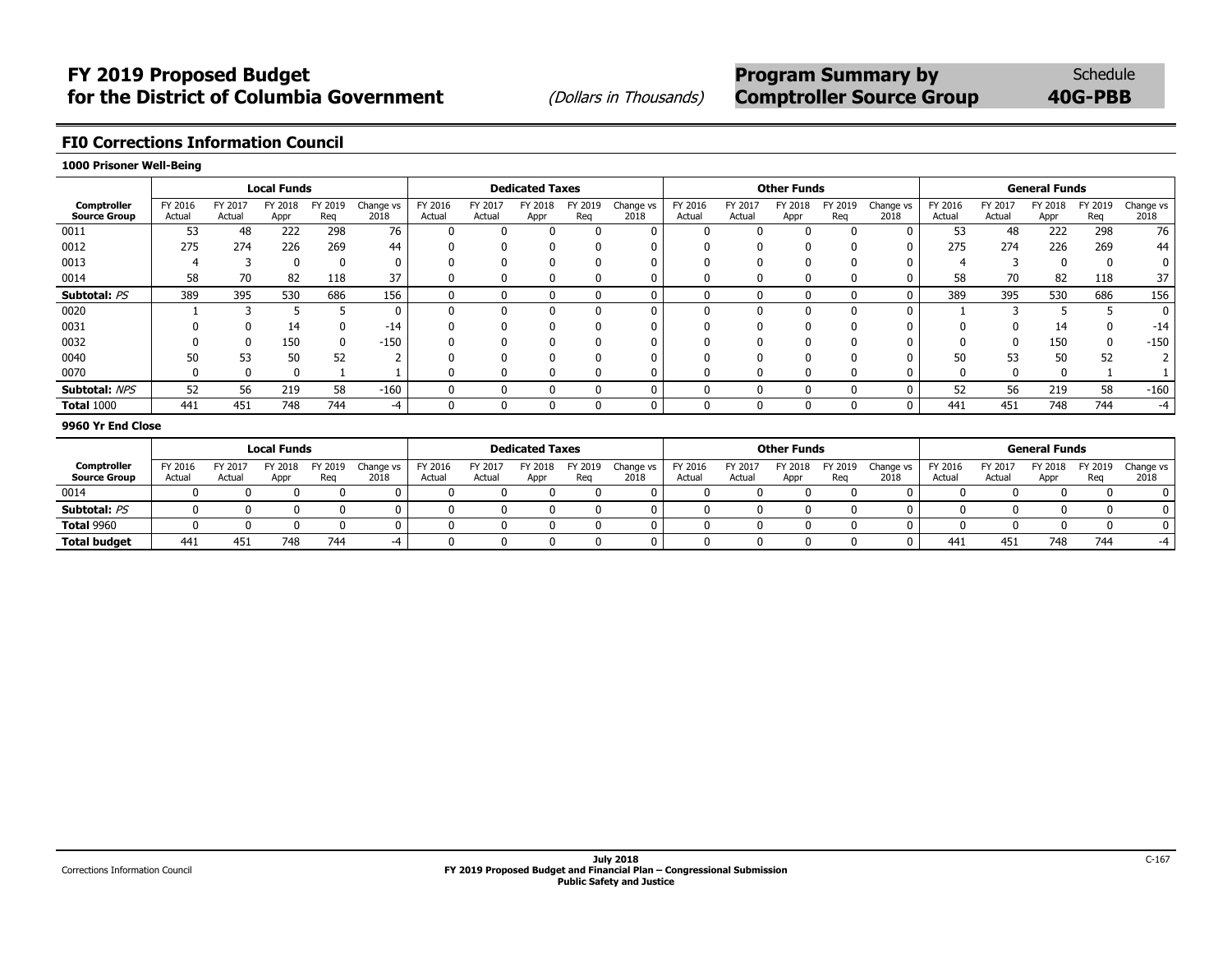## **FY 2019 Proposed Budget**<br> **FY 2019 Proposed Budget**<br> **For the District of Columbia Government Program Summary by** Schedule<br>
(Dollars in Thousands) **Comptroller Source Group for the District of Columbia Government** (*Dollars in Thousands*) **Comptroller Source Group 41 41**

**FI0 Corrections Information Council**

|                                    |                   |                   | <b>General Funds</b> |                          |                   |                   |                   | <b>Federal Funds</b> |                          |                   |                   |                   | <b>Private Funds</b> |                          |                   |                   |                   | <b>Intra-District Funds</b> |                          |                   |                   |                   | <b>Gross Funds</b> |                          |                   |
|------------------------------------|-------------------|-------------------|----------------------|--------------------------|-------------------|-------------------|-------------------|----------------------|--------------------------|-------------------|-------------------|-------------------|----------------------|--------------------------|-------------------|-------------------|-------------------|-----------------------------|--------------------------|-------------------|-------------------|-------------------|--------------------|--------------------------|-------------------|
| Comptroller<br><b>Source Group</b> | FY 2016<br>Actual | FY 2017<br>Actual | FY<br>2018<br>Appr   | <b>FY</b><br>2019<br>Req | Change<br>vs 2018 | FY 2016<br>Actual | FY 2017<br>Actual | FY<br>2018<br>Appr   | <b>FY</b><br>2019<br>Req | Change<br>vs 2018 | FY 2016<br>Actual | FY 2017<br>Actual | FY<br>2018<br>Appr   | <b>FY</b><br>2019<br>Req | Change<br>vs 2018 | FY 2016<br>Actual | FY 2017<br>Actual | 2018<br>Appr                | <b>FY</b><br>2019<br>Req | Change<br>vs 2018 | FY 2016<br>Actual | FY 2017<br>Actual | FY<br>2018<br>Appr | <b>FY</b><br>2019<br>Req | Change<br>vs 2018 |
| 0011                               | 53                |                   | 222                  | 298                      | 76                |                   |                   |                      |                          |                   |                   |                   |                      |                          |                   |                   |                   |                             |                          |                   | 53                |                   | 222                | 298                      | 76                |
| 0012                               | 275               | 274               | 226                  | 269                      | 44                |                   |                   |                      |                          |                   |                   |                   |                      |                          |                   |                   |                   |                             |                          |                   | 275               | 274               | 226                | 269                      | 44                |
| 0013                               |                   |                   |                      |                          |                   |                   |                   |                      |                          |                   |                   |                   |                      |                          |                   |                   |                   |                             |                          |                   |                   |                   |                    |                          |                   |
| 0014                               | 58                |                   | 82                   | 118                      | 37                |                   |                   |                      |                          |                   |                   |                   |                      |                          |                   |                   |                   |                             |                          |                   | 58                |                   | 82                 | 118                      | 37                |
| Subtotal: PS                       | 389               | 394               | 530                  | 686                      | 156               | o                 |                   |                      |                          |                   |                   |                   |                      |                          |                   |                   |                   |                             |                          |                   | 389               | 394               | 530                | 686                      | 156               |
| 0020                               |                   |                   |                      |                          |                   |                   |                   |                      |                          |                   |                   |                   |                      |                          |                   |                   |                   |                             |                          |                   |                   |                   |                    |                          |                   |
| 0031                               |                   |                   | 14                   |                          | -14               |                   |                   |                      |                          |                   |                   |                   |                      |                          |                   |                   |                   |                             |                          |                   |                   |                   |                    |                          | -14               |
| 0032                               |                   |                   | 150                  |                          | $-150$            |                   |                   |                      |                          |                   |                   |                   |                      |                          |                   |                   |                   |                             |                          |                   |                   |                   | 150                |                          | $-150$            |
| 0040                               | 50                | 53                | 50                   | 52                       |                   |                   |                   |                      |                          |                   |                   |                   |                      |                          |                   |                   |                   |                             |                          |                   | 50                | 130               | 50                 | 51                       |                   |
| 0070                               |                   |                   |                      |                          |                   |                   |                   |                      |                          |                   |                   |                   |                      |                          |                   |                   |                   |                             |                          |                   |                   |                   |                    |                          |                   |
| Subtotal: NPS                      | 52                | 56                | 219                  | 58                       | $-160$            |                   |                   |                      |                          | 0                 |                   |                   |                      |                          | 0                 |                   | 75                | n                           | 0                        |                   | 52                | 133               | 219                | 58                       | $-160$            |
| <b>Total budget</b>                | 441               | 451               | 748                  | 744                      | -4                |                   |                   |                      |                          |                   |                   |                   |                      |                          |                   |                   | 75                |                             |                          |                   | 441               | 527               | 748                | 744                      | -4                |

#### **Full Time Equivalent (FTEs)**

|                                    |                           |        | <b>General FTEs</b> |             |                   |                           |        | <b>Federal FTEs</b>       |                   |                   |                   |                          | <b>Private FTEs</b> |                   |                   |                           |        | <b>Intra-District FTEs</b> |                   |                   |                           |        | <b>Gross FTEs</b> |                          |                   |
|------------------------------------|---------------------------|--------|---------------------|-------------|-------------------|---------------------------|--------|---------------------------|-------------------|-------------------|-------------------|--------------------------|---------------------|-------------------|-------------------|---------------------------|--------|----------------------------|-------------------|-------------------|---------------------------|--------|-------------------|--------------------------|-------------------|
| Comptroller<br><b>Source Group</b> | FY 2016 FY 2017<br>Actual | Actual | FY<br>2018<br>Appr  | 2019<br>Req | Change<br>vs 2018 | FY 2016 FY 2017<br>Actual | Actual | <b>FY</b><br>2018<br>Appr | FY<br>2019<br>Req | Change<br>vs 2018 | FY 2016<br>Actual | <b>FY 2017</b><br>Actual | 2018<br>Appr        | FY<br>2019<br>Req | Change<br>vs 2018 | FY 2016 FY 2017<br>Actual | Actual | 2018<br>Appr               | FY<br>2019<br>Req | Change<br>vs 2018 | FY 2016 FY 2017<br>Actual | Actual | 2018<br>Appr      | <b>FY</b><br>2019<br>Req | Change<br>vs 2018 |
| 0012                               |                           |        |                     |             |                   |                           |        |                           |                   |                   |                   |                          |                     |                   |                   |                           |        |                            |                   |                   |                           |        |                   |                          |                   |
| 0011                               |                           |        |                     |             |                   |                           |        |                           |                   |                   |                   |                          |                     |                   |                   |                           |        |                            |                   |                   |                           |        |                   |                          |                   |
| <b>Total FTEs</b>                  |                           |        |                     |             |                   |                           |        |                           |                   |                   |                   |                          |                     |                   |                   |                           |        |                            |                   |                   |                           |        |                   |                          |                   |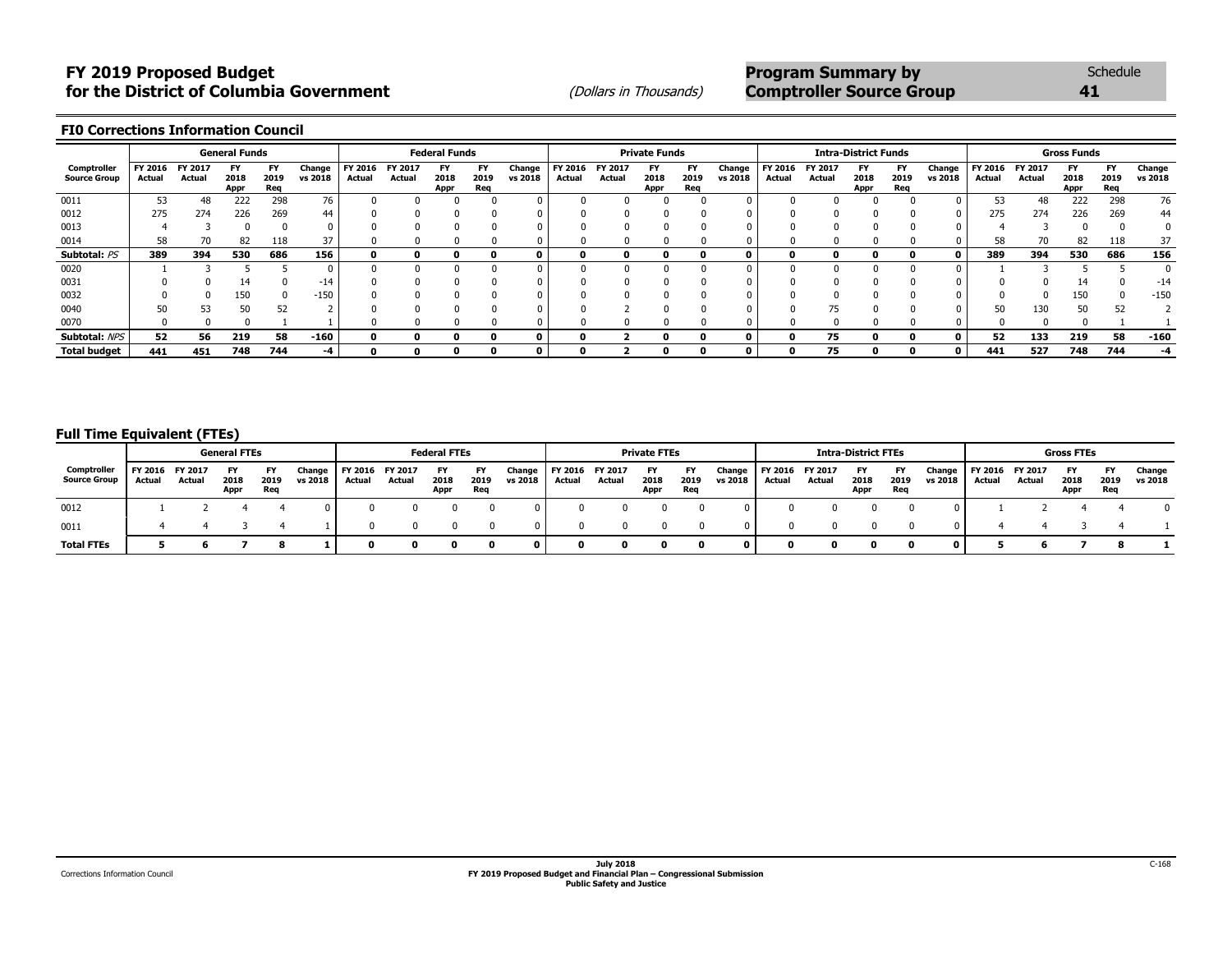# **FY 2019 Proposed Budget** *COL* **<b>Program Summary by** Schedule **for the District of Columbia Government** (Dollars in Thousands) **Comptroller Source Group** 41G

### **FI0 Corrections Information Council**

|                                    |                   |                   | <b>Local Funds</b> |                   |                   |                   |                   | <b>Dedicated Taxes</b>    |                   |                   |                   |                   | <b>Other Funds</b>  |                          |                   |                   |                          | <b>General Funds</b> |                   |                   |
|------------------------------------|-------------------|-------------------|--------------------|-------------------|-------------------|-------------------|-------------------|---------------------------|-------------------|-------------------|-------------------|-------------------|---------------------|--------------------------|-------------------|-------------------|--------------------------|----------------------|-------------------|-------------------|
| Comptroller<br><b>Source Group</b> | FY 2016<br>Actual | FY 2017<br>Actual | FY<br>2018<br>Appr | FY<br>2019<br>Rea | Change<br>vs 2018 | FY 2016<br>Actual | FY 2017<br>Actual | <b>FY</b><br>2018<br>Appr | FY<br>2019<br>Req | Change<br>vs 2018 | FY 2016<br>Actual | FY 2017<br>Actual | FY.<br>2018<br>Appr | <b>FY</b><br>2019<br>Req | Change<br>vs 2018 | FY 2016<br>Actual | FY 2017<br><b>Actual</b> | FY<br>2018<br>Appr   | FY<br>2019<br>Req | Change<br>vs 2018 |
| 0011                               | 53                | 48                | 222                | 298               | 76                |                   | <sup>0</sup>      | 0                         |                   |                   |                   |                   |                     |                          |                   | 53                | 48                       | 222                  | 298               | 76                |
| 0012                               | 275               | 274               | 226                | 269               | 44                |                   |                   |                           |                   |                   |                   |                   |                     |                          | $\Omega$          | 275               | 274                      | 226                  | 269               | 44                |
| 0013                               |                   |                   |                    |                   |                   |                   |                   |                           |                   |                   |                   |                   |                     |                          |                   |                   |                          |                      |                   |                   |
| 0014                               | 58                | 70                | 82                 | 118               | 37                |                   | 0                 | O                         | 0                 |                   |                   |                   | u                   |                          |                   | 58                | 70                       | 82                   | 118               | 37                |
| Subtotal: PS                       | 389               | 394               | 530                | 686               | 156               | 0                 | ŋ                 |                           | 0                 |                   |                   | 0                 | $\mathbf{0}$        | n.                       | 0                 | 389               | 394                      | 530                  | 686               | 156               |
| 0020                               |                   |                   |                    |                   | 0                 |                   |                   |                           |                   |                   |                   |                   |                     |                          |                   |                   |                          |                      |                   |                   |
| 0031                               |                   |                   | 14                 |                   | $-14$             |                   |                   | 0                         |                   |                   |                   |                   |                     |                          |                   | $\Omega$          |                          | 14                   |                   | $-14$             |
| 0032                               |                   |                   | 150                |                   | $-150$            |                   |                   |                           |                   |                   |                   |                   |                     |                          |                   |                   | 0                        | 150                  |                   | $-150$            |
| 0040                               | 50                | 53                | 50                 | 52                |                   |                   |                   |                           |                   |                   |                   |                   |                     |                          |                   | 50                | 53                       | 50                   | 52                |                   |
| 0070                               | 0                 | 0                 | - 0                |                   |                   |                   |                   | o                         | 0                 |                   |                   |                   |                     |                          |                   | $\Omega$          | 0                        | 0                    |                   |                   |
| Subtotal: NPS                      | 52                | 56                | 219                | 58                | $-160$            | $\mathbf{0}$      | 0                 |                           | 0                 |                   |                   |                   | $\mathbf{0}$        | 0                        | 0                 | 52                | 56                       | 219                  | 58                | $-160$            |
| <b>Total budget</b>                | 441               | 451               | 748                | 744               | -4                | 0                 | 0                 | o                         | 0                 |                   | 0                 | 0                 | $\mathbf 0$         | 0                        | 0                 | 441               | 451                      | 748                  | 744               | -4                |

## **Full Time Equivalent (FTEs)**

|                                           |                   |                   | <b>Local FTEs</b>         |                   |                   |                          |                          | <b>Dedicated FTEs</b> |                          |                   |                   |                          | <b>Other FTEs</b> |                   |                   |                   |                   | <b>General FTEs</b>       |                   |                   |
|-------------------------------------------|-------------------|-------------------|---------------------------|-------------------|-------------------|--------------------------|--------------------------|-----------------------|--------------------------|-------------------|-------------------|--------------------------|-------------------|-------------------|-------------------|-------------------|-------------------|---------------------------|-------------------|-------------------|
| <b>Comptroller</b><br><b>Source Group</b> | FY 2016<br>Actual | FY 2017<br>Actual | <b>FY</b><br>2018<br>Appr | FY<br>2019<br>Reg | Change<br>vs 2018 | <b>FY 2016</b><br>Actual | <b>FY 2017</b><br>Actual | FY<br>2018<br>Appr    | <b>FY</b><br>2019<br>Reg | Change<br>vs 2018 | FY 2016<br>Actual | FY 2017<br><b>Actual</b> | 2018<br>Appr      | FY<br>2019<br>Req | Change<br>vs 2018 | FY 2016<br>Actual | FY 2017<br>Actual | <b>FY</b><br>2018<br>Appr | FY<br>2019<br>Reg | Change<br>vs 2018 |
| 0012                                      |                   |                   |                           |                   |                   |                          |                          |                       |                          |                   |                   |                          |                   |                   |                   |                   |                   |                           |                   |                   |
| 0011                                      |                   |                   |                           |                   |                   |                          |                          |                       |                          |                   | n                 |                          |                   |                   |                   |                   |                   |                           |                   |                   |
| <b>Total FTEs</b>                         |                   |                   |                           |                   |                   |                          |                          |                       | n                        |                   | n                 |                          |                   |                   |                   |                   |                   |                           |                   |                   |